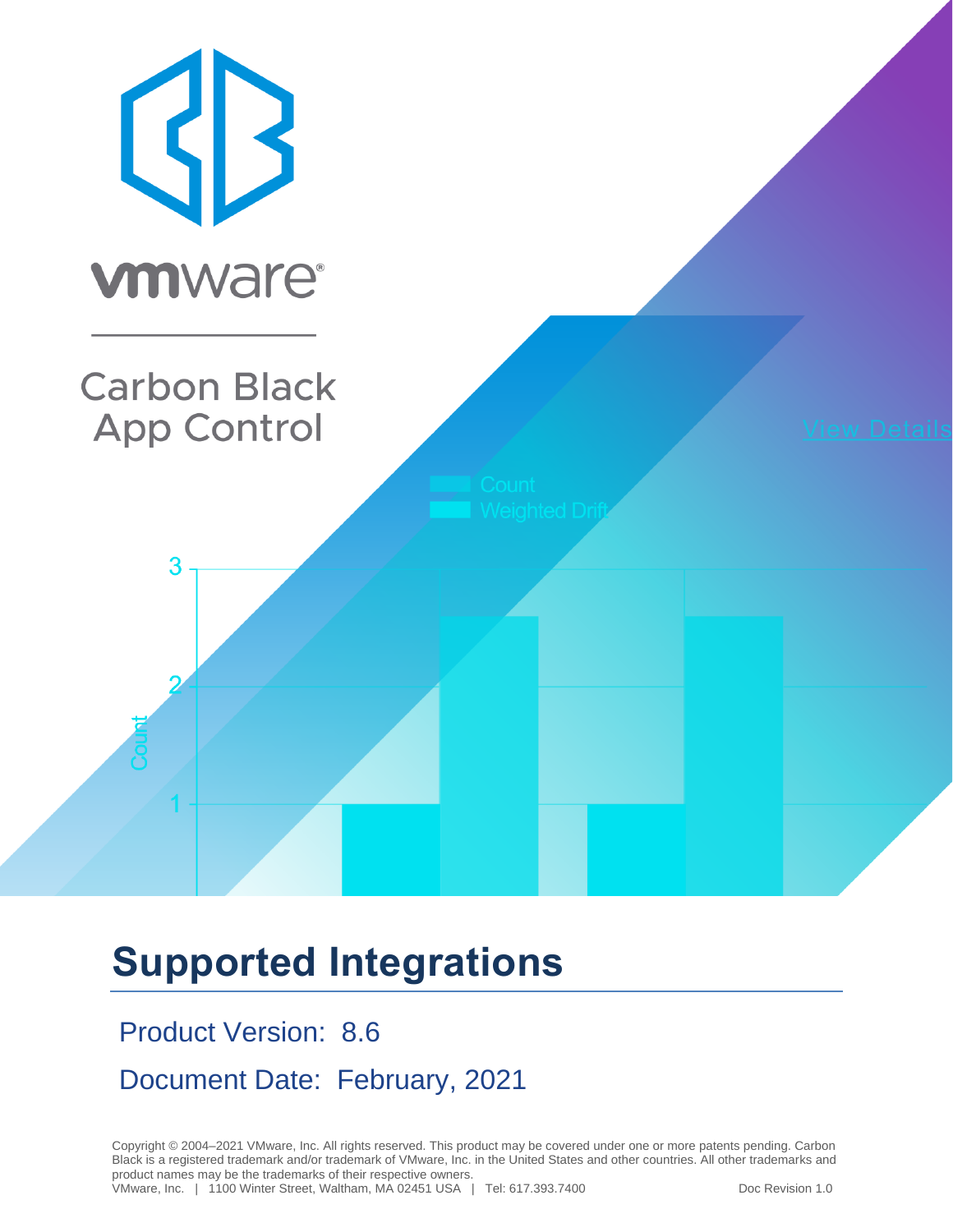### **Contents**